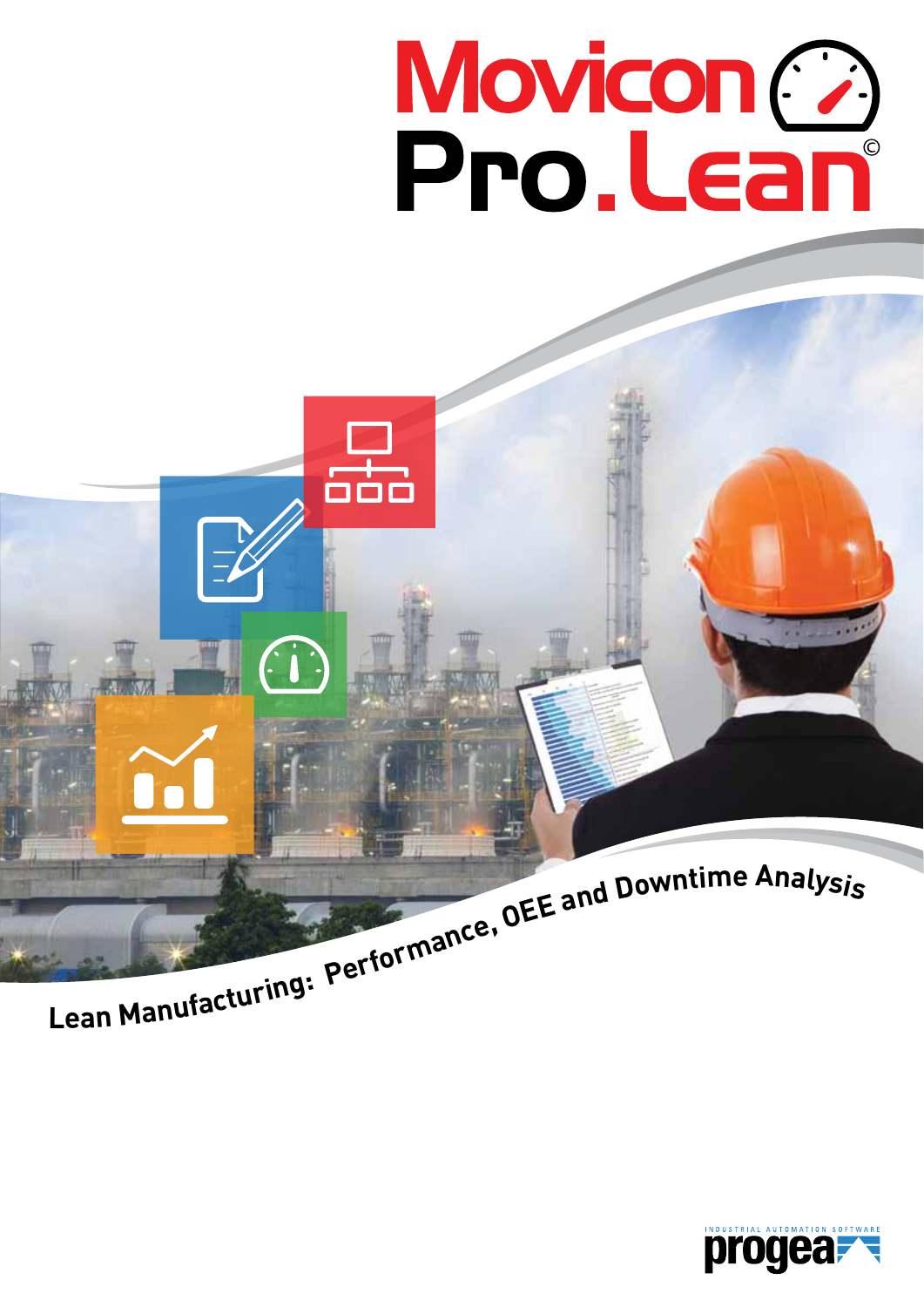# Movicon 2

**"Having full access to real-time production data enables you to detect and anticipate weak spots in the production system and to make the right decisions to increase productivity and efficiency".** 

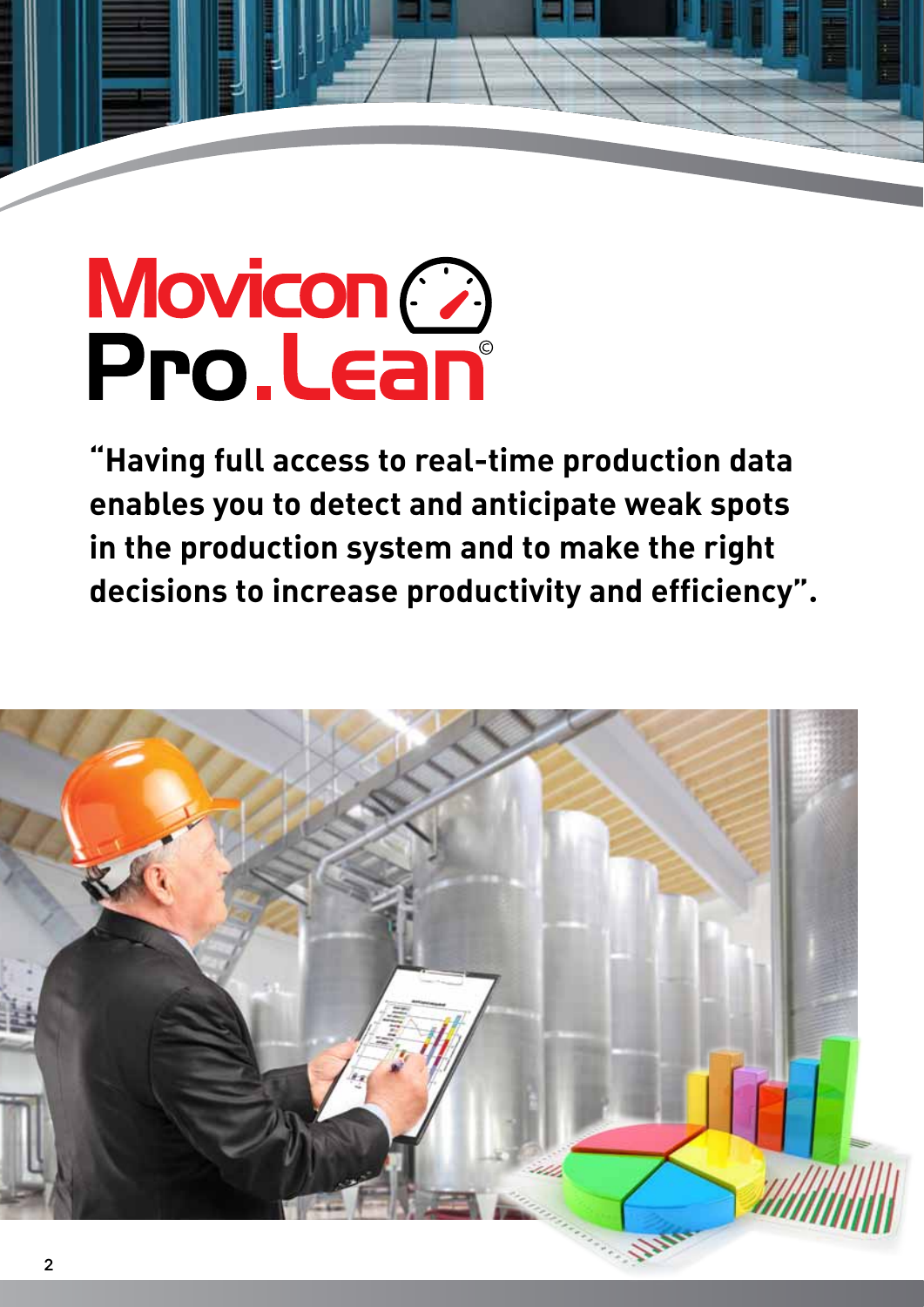# Technology and Solutions for Plant Intelligence

# Progea's Lean Manufacturing and Plant Intelligence software solutions improve productivity, reduce losses and increase profits.

To enable Overall Equipment Effectiveness (OEE) companies need simple but effective tools that can ensure data acquisition, aggregation and transparent analysis with rapid returns (ROI) on minimum investments. The production reality today in an increasingly competitive world demands efficiency and quality with continuous and improved processes according to Lean Manufacturing principles. Automation systems that manage production processes can only be optimized if provided the right information. This can be achieved by using lean tools that are easy to apply but get maximum return. The Movicon Pro.Lean© module offers maximum efficiency using Progea's twenty years of experience in industrial automation software. Often production lines are subject to various causes that weaken performance: malfunction, downtime, scrap and rejects reduce production efficiency, causing economical loss to the company. Companies are usually inadequately equipped to remedy these losses.

indicators (KPI) enables Overall Equipment Effectiveness (OEE) values to be calculated in order to indicate the real plant production efficiency rate.

On average, a well-established manufacturing company performs up to 60% of its full potential performance capacity. This means that for every 100 approved goods produced in an ideal situation, only 60 are actually produced. Considering that the 100% value is purely theoretical, an 'excellent' value of a true lean production would be around 85%. It is easy to imagine how improved production efficiency and an increase in the OEE value would create a noticeable increase in returns for any company, without investing large amounts. For example, it is quite easy to imagine how a mass production manufacturing company can increase profits and reduce loss by improving and increasing their performances by a small percentage.



*Information flows enterprise-wide from production plant system sensors through to the managerial offices, efficiently managing real-time production process. Pro.Lean© is the solution for improving productivity efficiency, reducing loss and increasing profits.* 

The automatic real-time knowledge of the performance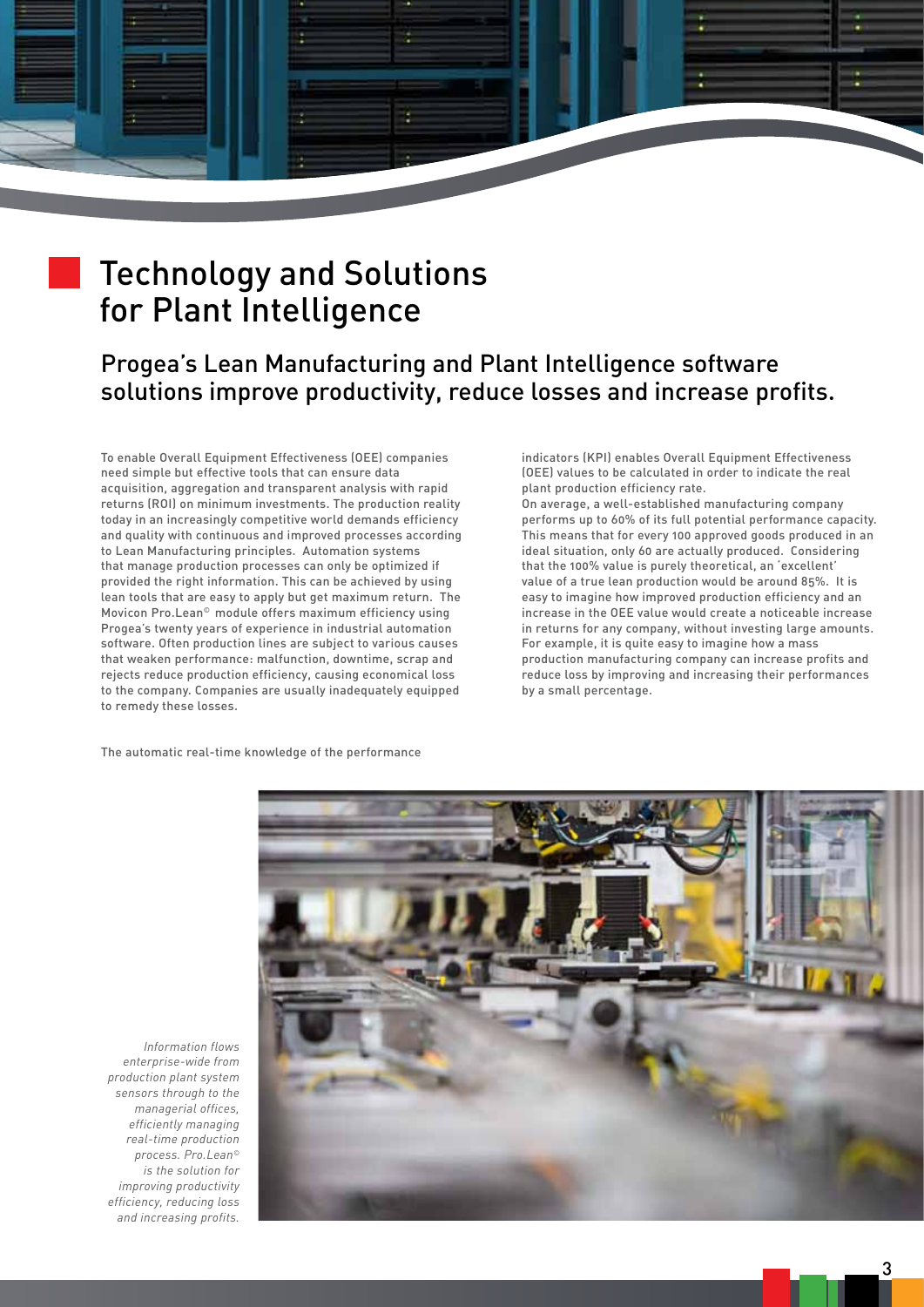# Key Performance Indicator (KPI) knowledge of the production process is crucial for eliminating weak spots and increasing performance

# Pro.Lean<sup>®</sup> is a simple and effective solution based on reliable, open and flexible technology.

Pro.Lean© is the ideal solution to aid decision-making. It is a Movicon functional module designed for measuring global efficiency values in real-time. It does this by collecting and aggregating production process data deriving from the different data sources at production level (PLC, HMI, SCADA) and analyzing the real-time situation with benchmarks to show the production level indicators in general, independent from the deriving data source. Production managers can use this data to aid decision-making and promptly act to eliminate inefficiencies. Together, Movicon and Pro.Lean© offer secure and efficient connectivity tools for collecting real-time information directly from the source or origin. A configuration wizard aids users to associate data and create databases automatically and safely with the aim to produce an OEE project with immediate results within a few hours.

This solution is also open to customization of field communications, dashboard displays and analytical Reports. Predisposed ODBC connectors enable bidirectional connections with managerial systems that allow simple MES solutions to be created. These include solutions such as managing and launching orders or production batches or synchronizing and co-ordinating processes and resources. Pro.Lean© enables the availability of immediate KPI and OEE value calculations, to record the causes of downtime events and to present productivity dashboards according to the criteria defined by the standards, which can be customized. The KPI and OEE indicators can be displayed in web architecture using common Internet browsers.

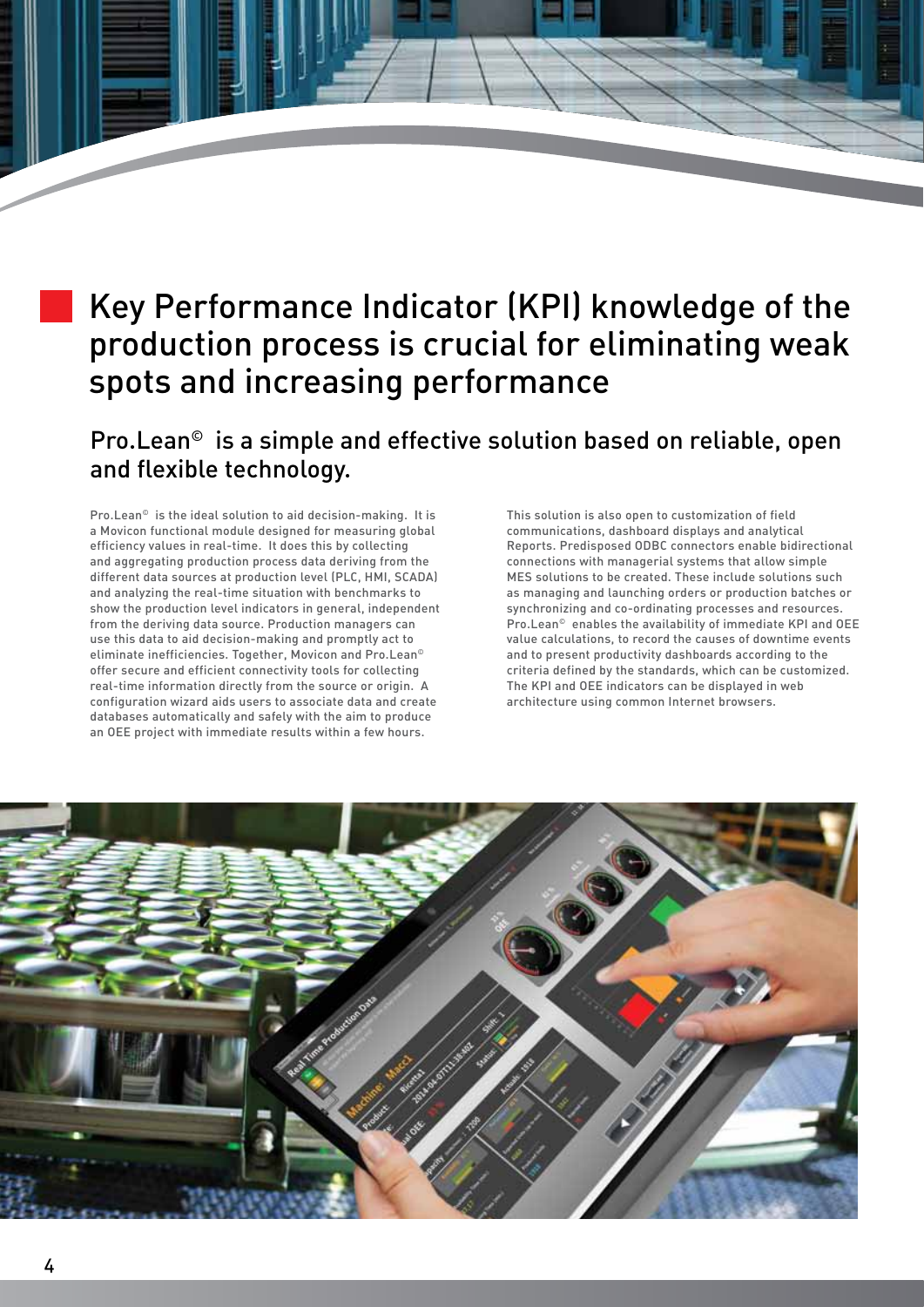# Real-time information for detecting and eliminating inefficiencies to improve productivity

# Pro.Lean© will make plant system more efficient by highlighting those key indicators that enable reduced loss and increased profits.

The KPI indexes, OEE value and downtime production analysis calculated by Pro.Lean© will enable companies to maximize production by increasing productivity in the three main parameters: Availability, Performances and Quality.

### **Increase Efficiency**

Improving local and global production efficiency will enable users to make better use of existing productivity machines and reduce rejects and downtimes. As a consequence this will reduce plant operational costs to satisfy production plans without needing to rely on overtime work and the threat of delayed delivery deadlines.

### **Reduce Machine Downtime**

The downtime analysis will enable you to eliminate anticipated and repetitive problems relating to production. This will enable a reduction in plant downtime events, resulting in a significant reduction in costs and more efficient allocation of human resources.

### **Increase Production**

By increasing efficiency and decreasing downtime events caused by production inactivity or malfunctioning, users can increase the effective production rate of the plant capacity value.

### **Quality Improvement**

By analyzing data for defective productivity users can detect the causes and eliminate them. This reduces production waste and rejects, increasing product quality and client satisfaction.

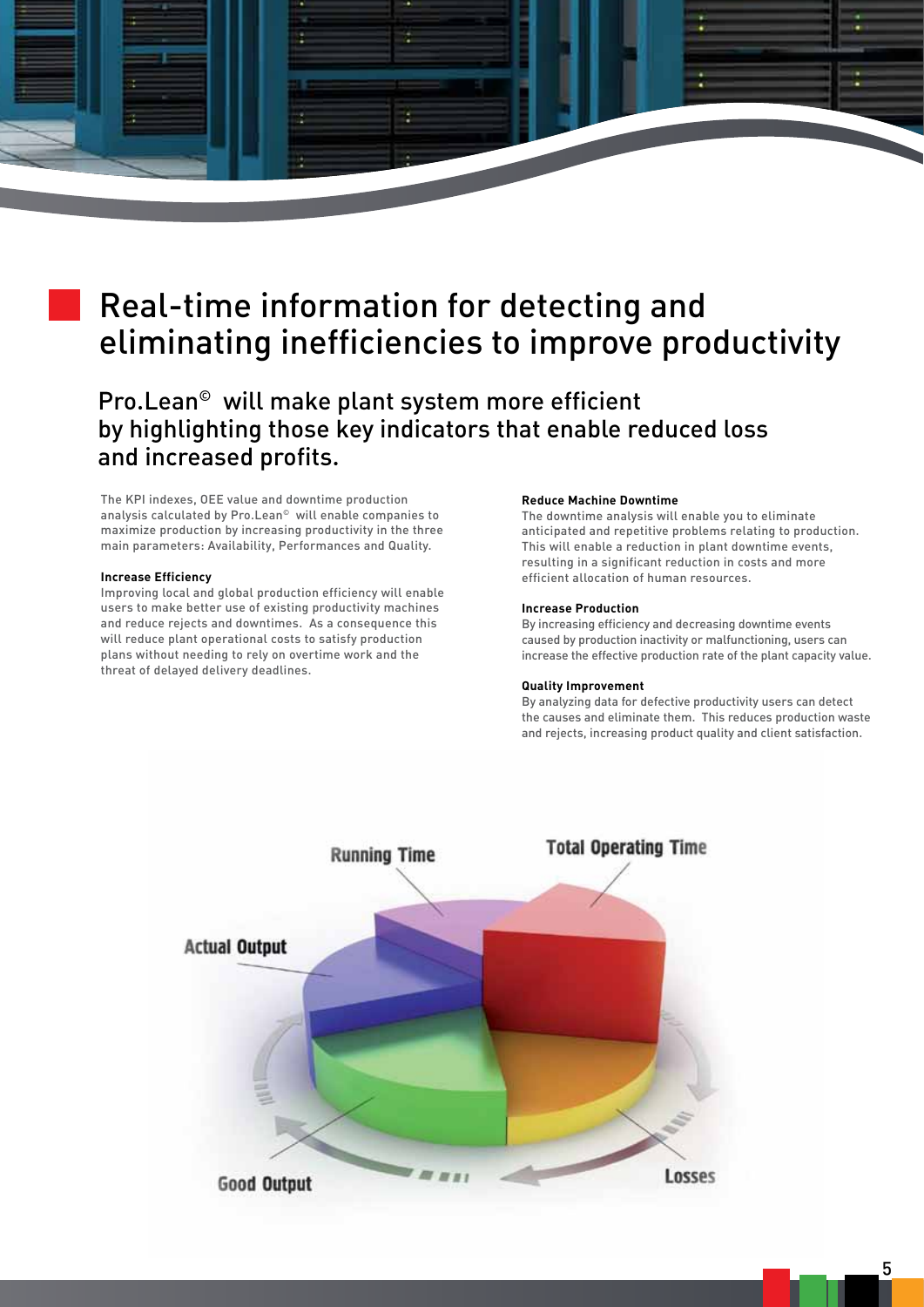# How can the OEE be increased?

The OEE is an essential reference point for analyzing production process efficiency and productivity by calculating the overall performance of the plant and classifying the different production losses according to the three following factors:

- **Availability**
- **Efficiency**
- **Quality**

The accuracy of the OEE values depends on consistent production data collected automatically in real-time mode. Without accurate measurements and access to production data it would be impossible to identify the right interventions for making the production process more efficient. This is why Progea has designed Pro.Lean© to be the most simple and cost effective solution to use. Production line information can be aggregated and placed at the disposal of company managers with great clarity and simplicity. This tool is essential for closing the gap that is often created between the field production processes, company management and planning. Pro.Lean© is based on Industrial Connectivity and Data Collection technology and has been tested with Movicon for many years by Progea. The Pro.Lean© module provides automatic and intuitive management of the Historian component for collecting and recording data, the Dashboard component for displaying the key indicators KPI, OEE) in real-time and Reports for analyzing data collected and archived by date, shift, operator,

machine, product and batch. With Pro.Lean<sup>®</sup> each company will be able to discover the real production capacity of their systems, production lines and machinery. Pro.Lean© facilitates the detection of critical weaknesses and imperfections by providing the information needed to eliminate them and improve overall efficiency. This will give production plants the opportunity to increase their value, improve productivity and increase profits while reducing investment recovery time and strengthening the company's competitive presence.

In today's global economy, manufacturing companies cannot risk becoming inefficient and non-competitive. It is critical to reduce production costs, improve production line and machine use and flexibility to improve not only product quality but service as well. Pro.Lean© offers cost containing tools for collecting real-time information from production flows and analyzing the coefficients of efficiency using tables and graphs in an open and integrated web-enabled architecture that also enables direct connection to the company IT tools (ERP, SAP).

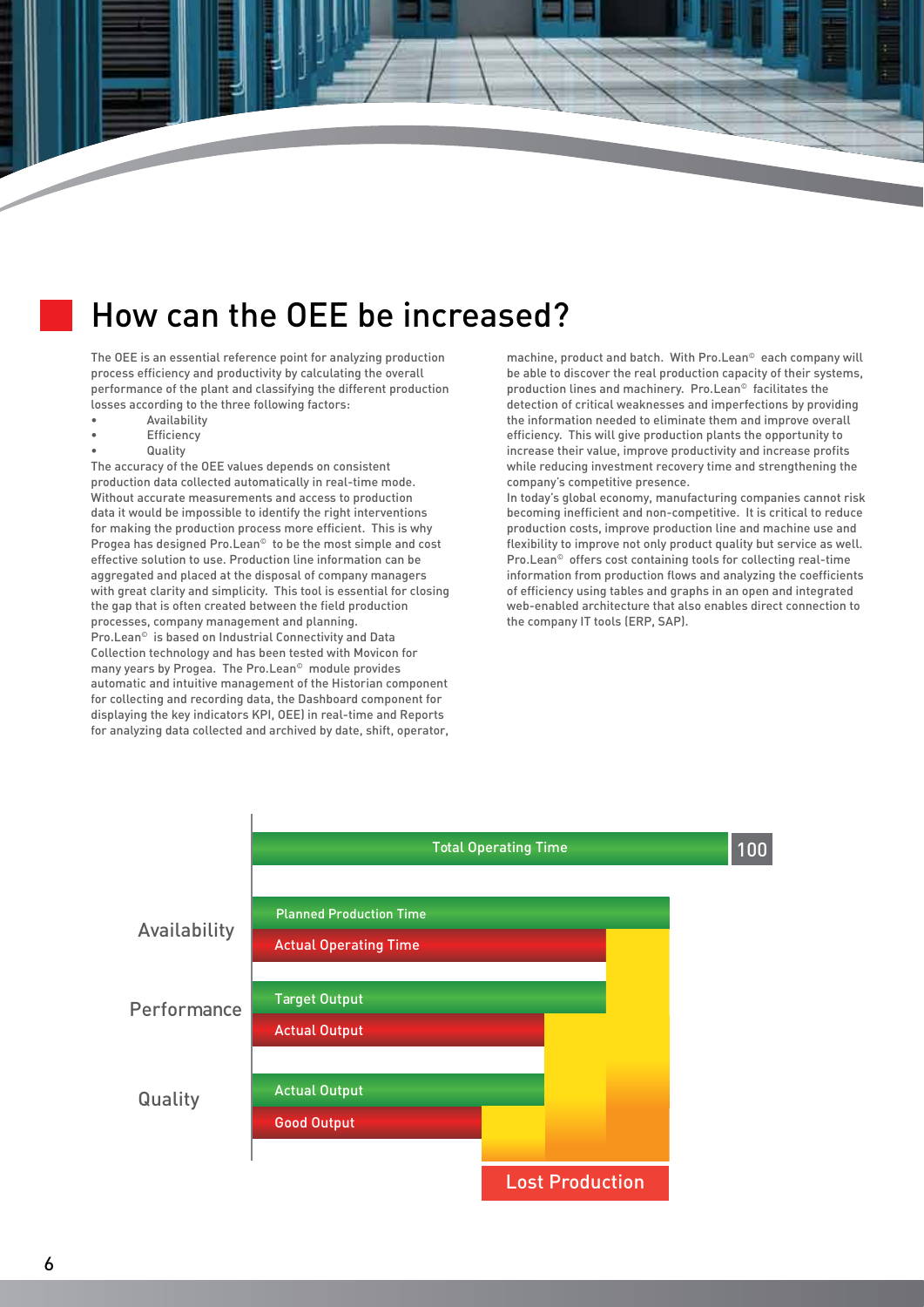

# Pro.Lean© offers efficient, complete, fast and transparent performance.

Pro.Lean© has been designed to guarantee perfect visualization of all the performance parameters and indicators collected by the production system using the real-time data dashboard displays and analytical reports. These tools offer transparent and accurate data containing all the information needed to achieve reduced production loss and increased business activity. By using the Movicon technology combined with the Pro.Lean© module, you can view your company's performance indicators on local video screen monitors with dashboard displays as well as over the Internet by using a simple browser. This will drastically cut management, maintenance and licensing costs more than any other OEE system on the market, allowing you to minimize company investments.

### **Dashboard Data**

The collected data is represented by the Pro.Lean<sup>®</sup> module in real-time using attractive graphical dashboards to display indicators and operating statuses with great clarity. Operators will be able to supervise and control all productivity processes anywhere, anytime, by using the web interface graphics.

The dashboard interface has been designed with the latest ergonomic requirements in mind equipped with the option to customize. The integrated and advanced supervision and control functionalities enable the module to function as a supervisor.

7

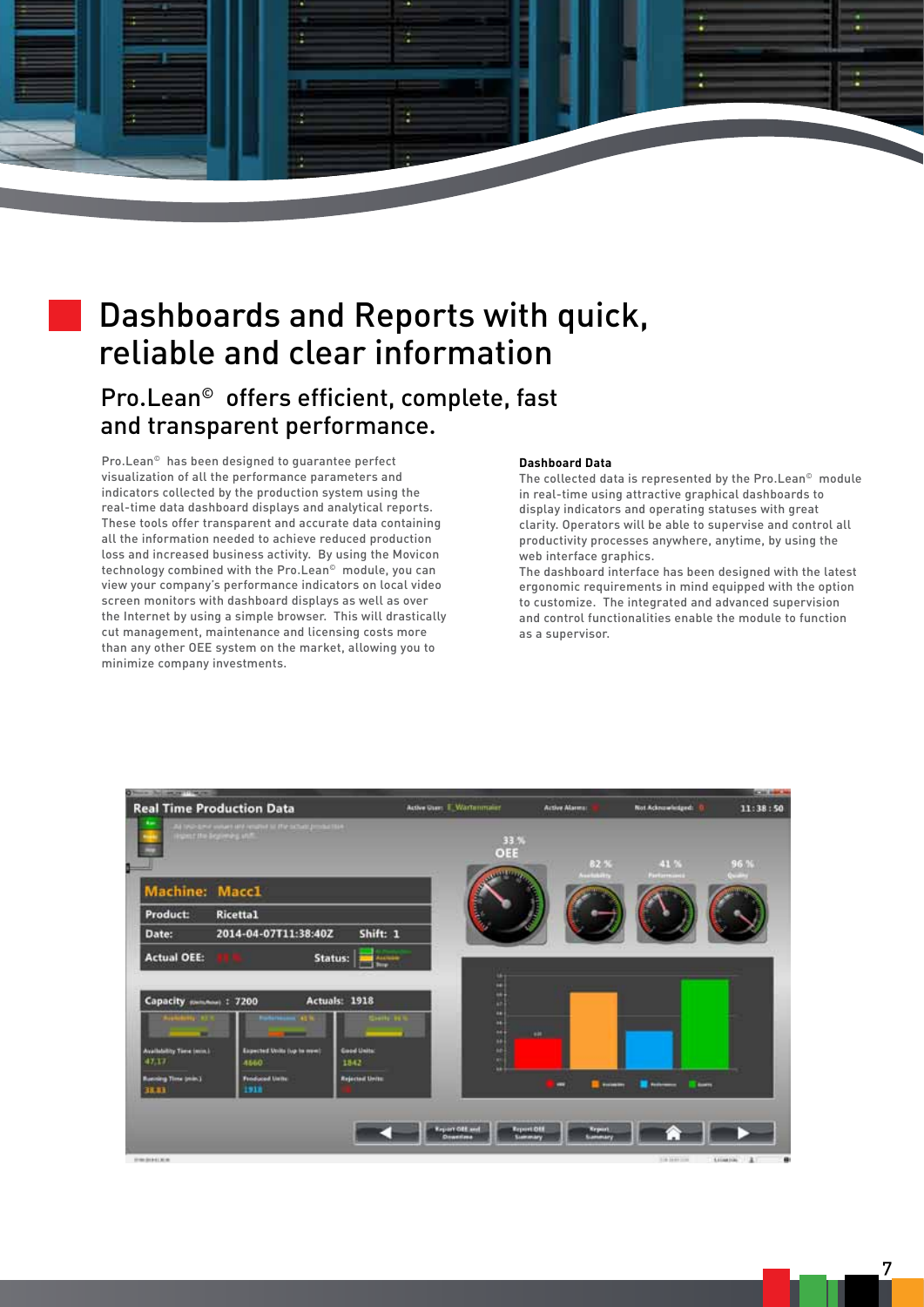

# OEE and Downtime Analysis Values

The OEE indicators (Overall Equipment Effectiveness) are recognized as the most effective key indicators for measuring overall plant system efficiency. The OEE is aimed at assisting enterprises with maximizing market output by increasing productivity in the three key areas: availability, performances and quality.

Real-time data acquisition combined with the OEE analysis make the Pro.Lean© module an essential tool for any manufacturing company business manager. With this module, managers are able to develop a better understanding of the production area performance and identify the factors restricting opportunities to improve efficiency. Pro.Lean© does this by offering a vision-wide perspective correlating the productive and functional aspects, production rates and quality using common metrics to provide unique calculated performance measurements. The OEE calculations take three factors in to account:

> **1. Availability** – takes into account Down Time loss and is calculated on the percentage of effective operating time in respect to planned production time.

> **2. Performance** - ta– takes into account Speed Loss and is calculated on the percentage of pieces effectively produced in respect to programmed target total and ideal run time.

> **3. Quality** - ttakes into account quality loss and is calculated on good pieces produced and total number of pieces produced.

These indicators are applicable using Time Range, Production Line, Machine, Shift, Batch and Operator filters.

### **OEE = Availability\* Performance\* Quality\***

This crucial information enables managers to establish means of improving asset productivity, machine efficiency and production time as well as reducing waste. A calculated low OEE value will inevitably cause the company an increase in production costs and consequently a reduction in profits and opportunities. This would mean that a production line running 24/7 would lose 4% of its productivity potential for every hour lost in a production downtime event. By analyzing production data to detect the bottlenecks and downtime causes, the company is able to take immediate action to reduce loss. For instance, by recovering just 2% loss means that the weekly production rate will retrieve 3.5 hours of productivity time. On an annual basis this will mean an additional 168 hours of productivity. A simple 2% production recovery translates into a significant increase in profits.

|                                              |                                                              |                                           |                                          |                                     |                                              |                       | 第3名 大豆な             |
|----------------------------------------------|--------------------------------------------------------------|-------------------------------------------|------------------------------------------|-------------------------------------|----------------------------------------------|-----------------------|---------------------|
| <b>Model in died, Just</b>                   | 22 MILLIANS - Index to res., 1<br>count 1 Etal 1 stabilidade |                                           |                                          |                                     | boat I been look provided to consider and it |                       |                     |
|                                              |                                                              |                                           |                                          |                                     |                                              |                       |                     |
| <b>Exce</b><br><b>TANGUALE</b>               | 洁                                                            | 2008110451                                | ۰                                        |                                     |                                              |                       | <b>JOANNA HOLLY</b> |
| Brida Warriott Labour                        | $\rightarrow$                                                |                                           |                                          |                                     |                                              |                       |                     |
|                                              |                                                              |                                           |                                          |                                     |                                              |                       |                     |
| 420.0 00<br><b>BLIR.</b>                     | $=$<br><b>College Street</b>                                 |                                           |                                          | M + 1 + 11                          |                                              |                       |                     |
|                                              |                                                              |                                           |                                          |                                     |                                              |                       |                     |
| <b>SIURI Start Time:</b><br><b>Final Car</b> | 10/04/2014 00:00                                             |                                           | <b>Mail Foot Time</b>                    | 10/80/0914 14:00                    | <b>Staff Studenter</b>                       | ٠                     |                     |
| Line/Machine<br>4                            | <b>Linest</b>                                                | $000 -$                                   |                                          |                                     |                                              |                       |                     |
|                                              |                                                              |                                           |                                          |                                     |                                              |                       |                     |
| Availability                                 |                                                              |                                           |                                          |                                     |                                              |                       | <b>CONTRACTOR</b>   |
|                                              |                                                              |                                           |                                          |                                     |                                              |                       |                     |
| License                                      | Availability + 82 S.                                         | <b>BIVI-4+ Australian Ave. 32-5.</b>      |                                          | Analisaddre + 85%                   |                                              |                       |                     |
|                                              | AL 38 88                                                     |                                           |                                          |                                     |                                              |                       |                     |
| <b>Evaluate time (Mostered)</b>              |                                                              |                                           | ٠<br>$\sim$                              |                                     |                                              |                       | ٠                   |
| Printering Inter Bib drawing                 | 41.98.80                                                     |                                           |                                          |                                     |                                              |                       |                     |
| <b>Townships Bit-instead</b>                 | 91.38 M                                                      |                                           |                                          |                                     |                                              |                       |                     |
|                                              |                                                              |                                           |                                          |                                     |                                              |                       |                     |
|                                              |                                                              |                                           | Dewnstme analysis                        |                                     |                                              |                       |                     |
| <b>Glasco</b>                                | To breton<br><b>Black</b> Heaven<br><b>BRINGHOAD</b>         | <b>Reli Avrillon</b><br><b>Silvesnool</b> | <b>Min Automotive</b><br><b>SPANNAGE</b> | Man description<br><b>Binesvind</b> |                                              |                       |                     |
| adams 1.0                                    | 3.44-9.45                                                    | <b>Holland</b>                            | Mode in                                  | MIGH                                |                                              |                       |                     |
| <b>Marina A</b>                              | $+ 34004$                                                    | <b>10.00 %</b>                            | <b>MAIN</b>                              | <b>Industries</b>                   |                                              |                       |                     |
| <b>Harrist A</b>                             | 4.4436.46                                                    | <b>Hillman</b>                            | Mode of                                  | <b>MAG</b>                          |                                              |                       |                     |
| <b>Harrist</b>                               | $+ 344004$                                                   | 10.00 W                                   | <b>Mind</b> on                           | $40.08 - 44$                        |                                              |                       |                     |
| same!                                        | 7 8410-10                                                    | 10:50:10                                  | <b>All site via</b>                      | <b>In so do</b>                     |                                              |                       |                     |
| Libraris.                                    | + here of                                                    | <b>ARCHIVES</b>                           | <b>MONTH</b>                             | <b>Mid-Ac</b>                       |                                              |                       |                     |
| raced 8                                      | 7-4403-14                                                    | <b>ALLEN 18</b>                           | M-R-10                                   | 84.44.44                            |                                              |                       |                     |
| sent f                                       | 1 9444-00                                                    | 10:00 11                                  | <b>Birds on</b>                          |                                     |                                              |                       |                     |
|                                              |                                                              |                                           |                                          | 00.00                               |                                              |                       |                     |
| <b>Harriot</b>                               | 7-8814-40                                                    | 1010110                                   | An Air vol                               | 30444                               |                                              |                       |                     |
| <b>Here's</b>                                | 7 4416-52                                                    | 10.00 %                                   | <b>MACH</b>                              | 3118.81                             |                                              |                       |                     |
| <b>New Determinal</b>                        | 1.481016                                                     | 10.00 %                                   | $10 - 15 - 15$                           | <b>AS 10 RD</b>                     |                                              |                       |                     |
| <b>International Activity</b>                | 4 44 07 31                                                   | <b>HIRT</b>                               | <b>Birth II</b>                          | <b>ALCOHOL</b>                      | count to                                     |                       | <b>68 15:18</b>     |
| <b>Editor Development Algorithment C</b>     | L'ARMEDI                                                     | an as as                                  | <b>An ran vol</b>                        | 49.95.95                            |                                              |                       |                     |
| <b>Lighter Defeated American T</b>           | 1 9412 10                                                    | <b>DESK NC</b>                            | <b>WALLS</b>                             | 宮城県                                 |                                              | Glassy 1-2 10 (11.28) |                     |
| Figures Establish Agust Earl T               | IST \$140.20                                                 | 10:00 10                                  | $10 = 1$                                 | 前柱面                                 |                                              |                       |                     |
| kelleriest freihendingsprofitiege [          | $-44.00 - 4$                                                 | $16.46 + 0.1$                             | $40.46 - 40.$                            | 3914-94                             |                                              | siate i Ethiopis      |                     |
| Indentic Excitements Associated & 2          | 1,48,000.00                                                  | as its is                                 | \$1,500.10                               | 49.48.88                            |                                              |                       |                     |
| Heire Satern recolds I.                      | W. Miller                                                    | <b>COLLEGE TAX</b>                        | <b>Miller</b>                            | motives                             |                                              | <b>Hans L ELIS N</b>  |                     |
| Chiese Thianking Id confirms:                | $+ 1800033$                                                  | <b>DOM: N</b>                             | Modernia                                 | All six-les                         |                                              |                       |                     |
| Inneed Columns of Landwick                   | $6'$ sales as                                                | 10:00 10:                                 | <b>MARCH</b>                             | <b>WILL BE</b>                      | DF Scratpolis 10                             |                       |                     |
| <b>Williams</b>                              | 1.480040                                                     | <b>HENRICK</b>                            | <b>Milled</b>                            | <b>MAG</b>                          |                                              |                       |                     |
| <b>Philadelphia</b>                          | 1 44 (6. m)                                                  | 16.00 00                                  | \$5.00 to                                | 89.03.30                            | Autom Neumon of Lowland 4, 48 SE-10          |                       |                     |
| W 14 Wild and<br>of the acts in              | 1 4410 10<br>124, 53, 65, 65                                 | <b>12 IB 10</b><br>10.00 10               | At ap ol<br><b>Birds of</b>              | 3218.93<br>as kinds                 | Highed Several Federal J.                    | 林英宝                   | <b>ME DE 10</b>     |

|                      |                                                                                                     |            |                 | <b>Statistics lane (cl)</b> |                                           |   | Two Associations |                 |                        | <b>GE alumn</b>    |                               |                       |                     |
|----------------------|-----------------------------------------------------------------------------------------------------|------------|-----------------|-----------------------------|-------------------------------------------|---|------------------|-----------------|------------------------|--------------------|-------------------------------|-----------------------|---------------------|
| m                    | <b>Norway</b>                                                                                       | <b>ALL</b> | job Betriefer   |                             | Indicate out Confuses com . Sold and cost |   | <b>Standard</b>  | $-$             | -                      | <b>Scaladores</b>  | <b><i><u>STERNESS</u></i></b> | <b>Station</b>        | m                   |
| $1$ compared .       |                                                                                                     |            |                 | <b>Side of</b>              | <b>Hotel</b>                              |   | $-1$             | $-1$            | <b>AN</b>              | man                | <b>PEAP IS.</b>               | <b>W.B.V.</b>         | <b>ALIMA</b>        |
|                      | <b>ALC</b>                                                                                          |            | <b>Internal</b> | $-$<br>--<br>$-$            | $\rightarrow$<br>.<br>$-1$                | × | (0, 3)<br>48.0   | $-10$<br>10.16  | $-10 - 10$             | 548<br><b>TIME</b> | art sir la<br><b>TEST</b>     | <b>WIND</b>           | m                   |
|                      | $\frac{1}{2} \left( \frac{1}{2} \right) \left( \frac{1}{2} \right) \left( \frac{1}{2} \right)$<br>w |            | ಯ               | s sent                      | <b>CASE</b>                               | Ŵ | in sit           | 22              | $m = 1$<br><b>Wild</b> | 24.6               |                               | <b>SIFER</b>          |                     |
|                      |                                                                                                     |            |                 | <b>Allen</b>                | A-MA                                      | ۰ | $\frac{1}{2}$    | <b>Milk</b>     |                        | <b>FEBRER</b>      | <b>REN</b>                    | <b>PORT</b>           | y's<br><b>FRANK</b> |
| $1 + 10 + 0 + 1 + 1$ | sand.                                                                                               |            | . .<br>and only | $-46$                       | $1 - 1 = 0$                               | ۰ | <b>MAG</b>       | $-10.46$        | m oc<br><b>MAGE</b>    | <b>STATE</b>       | <b>mm</b> h.<br>$\frac{1}{2}$ | 気動し<br><b>Service</b> |                     |
|                      | <b>Search</b>                                                                                       |            | <b>HALLIST</b>  | $1 - 166$                   | $1 - 146$                                 | ٠ | $40 - 10$        | $m = 1$         | 40.4                   | <b>SIZE</b>        | ---                           | <b>BAN</b>            |                     |
|                      | s                                                                                                   | $0 - 1$    | aan i           | Limited                     | a lated                                   | ¥ | 4.44             | w               | as can                 | <b>STATIST</b>     | 413                           | <b>STER</b>           |                     |
| <b>Johnson</b>       |                                                                                                     |            | . .             | 4104                        | <b>PIPE</b>                               | ٠ | 400              | MM <sup>1</sup> | (em)                   | <b>HALL</b>        | <b>MAFR</b>                   | <b>BIBITE</b>         | <b>HOW</b>          |
|                      |                                                                                                     |            | play of         | $-1$                        | 1.06                                      | ï | $+4$             | $=$             | $+11$                  | <b>Farm</b>        | <b>MAIN</b>                   | жa                    | ٠                   |
|                      | <b>SHE</b>                                                                                          | ٠          | port            | i.                          | $\sim$                                    | ٠ | 44               | 4.4             | $46 - 4$               | <b>San's</b>       | $-1 - 1$                      | aus)                  |                     |
|                      | <b>Section</b>                                                                                      | ×          | pergerant       | 1466                        | <b>A series</b>                           | × | <b>MAG</b>       | <b>MARK</b>     | <b>Model</b>           | $-1$               | <b>HER</b>                    | $-1$                  | 64                  |
|                      |                                                                                                     |            |                 |                             |                                           |   |                  |                 |                        |                    |                               |                       |                     |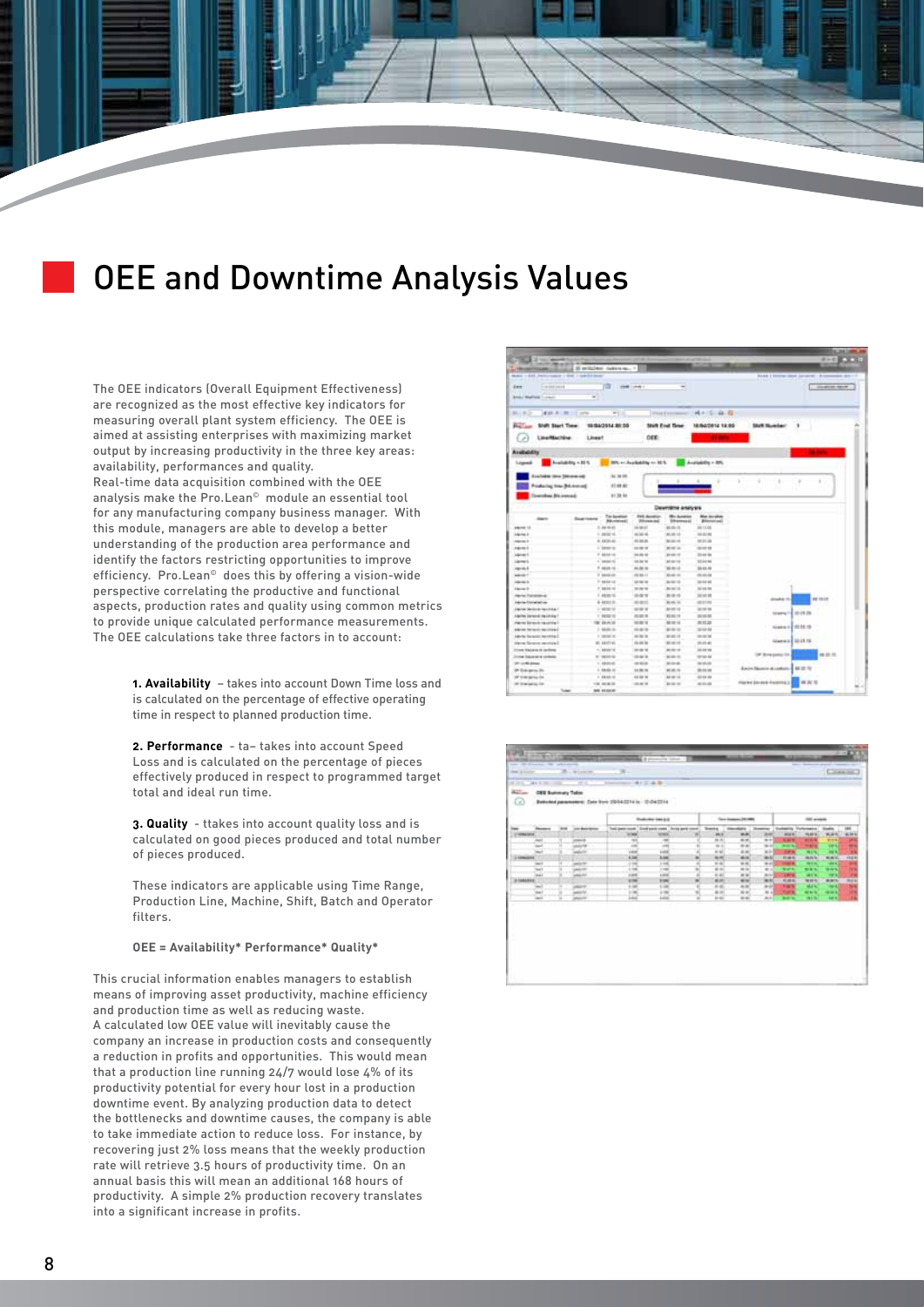

Today, based on a theoretical OEE value of 100%, the most efficient and highly productive company will generally reach an OEE value equal to 80-85%. Without using any control methods most companies operate on average at an OEE value level of around 60%. Therefore it is paramount to take into account how the opportunities offered by the OEE indicators will reduce loss and increase profits.

### **The Downtime Analysis**

The performance indicators alone are not enough to detect the causes of inefficiencies. Data collection systems need to be evaluated for their capacity to provide the right information that enables detection of the macro causes that drive productivity loss and diminish performance. This information is essential to ascertain what and where the causes of inefficiency are in order to eliminate them. This requires the full cooperation of the operators to not just control alarm events, automatically triggered by the system, but to establish the reasons why production downtime events occur in the actual machinery being used (e.g. format change, setup, raw material shortage, scheduled maintenance, meetings and work breaks). Pro.Lean© includes analysis modules for DownTime event causes that generate a statistical analysis of the downtime

causes based on various and configurable reason options. Production managers can refer to this analysis to obtain the vital information they need to recover efficiency, implement corrective intervention and improve production management.

### **The Statistical Analysis**

The DownTime Analysis Module is used for visualizing statistical data relating to production downtimes. This is done by graphically representing data in classification of date order, total duration or event frequency. The values displayed in these classifications are extracted from historicals and represented in graphs that offer a selection of different data filters that include by time range, batch, shift or operator. The graphs can be displayed and printed as histograms or with statistical data represented by overlapping curves. In addition to the statistical calculations and graphics the system also provides data summary tables in detailed report format to represent all the data filtered.

### **Pocket Analysis for Mobile Systems**

The integrated Web and Web Client technology will enable access to performance indicators using any Smartphone and Tablet from wherever you may be!

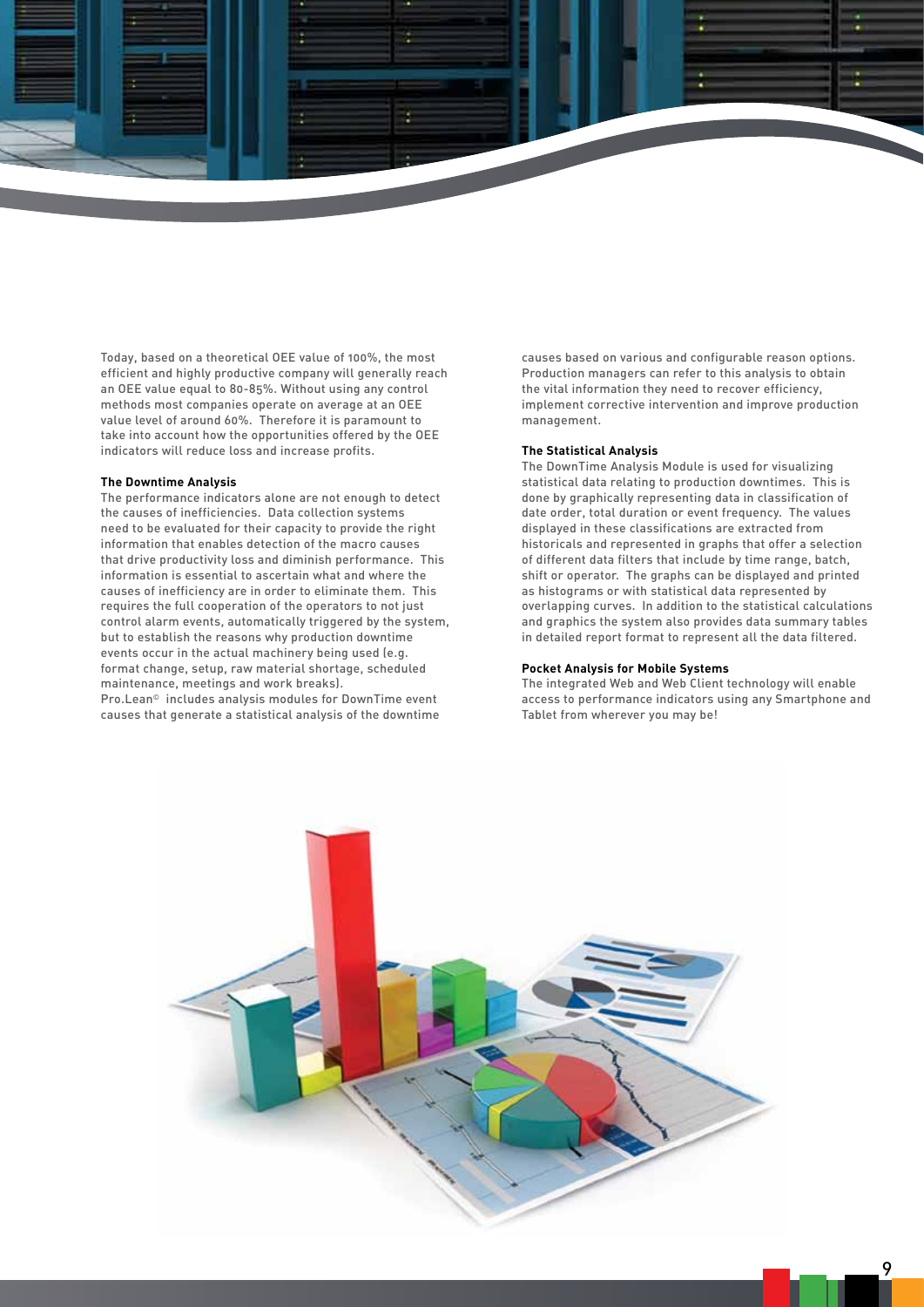# Communication

# Real-Time DB with integrated I/O Drivers, OPC and DB connectors for total connectivity.

Communicating quickly and securely is essential to enable MES systems to provide all the necessary real-time data where needed. With Movicon integrated Pro.Lean© is able to represent the gathering point of process data as a crossroads of the company production system information flow. The strategic role of communication is essential, and Pro.Lean© provides all the necessary tools to ensure that the flow of information is smooth, fast and transparent.

### **I/O Drivers**

The I/O Driver library contains a vast selection of native and integrated I/O Drivers for communicating with control systems (PLC, CNC, instrumentation, Fieldbus).

### **OPC**

Both Client and Server OPC DA, OPC DA XML technology has been integrated. OPC UA is also available as an option.

### **Networking**

Vast network connectivity in distributed workstation networks to include WinCE HMI panels as well.

### **DB Connectors**

Special input and output DB connectors to any database, application or company system using simple shared tables for connecting to any managerial system (ERP) or company SAP systems. This makes Movicon Pro.Lean© the best system for connecting managerial levels with production levels thus enterprise-wide connectivity to make production data easily available to top company levels in real time.





# Historian

## Process data is archived in SQL Server<sup>™</sup> relational database.

All the process data collected by Movicon Pro.Lean<sup>®</sup> is recorded and archived for subsequent analysis using the Data Logger objects that are created automatically by the Pro.Lean© configuration wizard.

The configurator enables simple data aggregation and defines the recording and archiving modes. This important task guarantees the simplicity, reliability and openness concepts. It is not necessary to have a Microsoft SQL Server license for Pro.Lean© to work in a simple architecture. The data tables are structured automatically and the calculation database provides all the information needed for quick and effective analysis in dashboard and analytical report viewers. The simple object-based configuration enables real-time data to be custom managed, displayed and recorded due to the Movicon platform architecture design where Pro.Lean<sup>®</sup> is a functional module.

### **Data collection openness**

The collection of alarm data and machine downtime event, if not already available as digital information from the PLC, may require HMI interface on the local production monitor. The Pro.Lean© architecture is ideal for connecting remote workstation terminals, whether Web-based or local HMI on operator panels based on Windows CE at a low cost. The Pro.Lean© system has powerful and integrated tools to enable collection points of data containing information on downtime events when required. In cases where operator workstations are already equipped with an HMI system, the Movicon Pro.Lean© web interface can easily be installed internally to protect investments without needing any complicated interventions.

### **Data Redundancy**

Movicon Pro.Lean© offers a Data Redundancy function for automatic synchronization of historical data in PC systems with redundant hardware and communications in "Mission Critical" data collection systems.

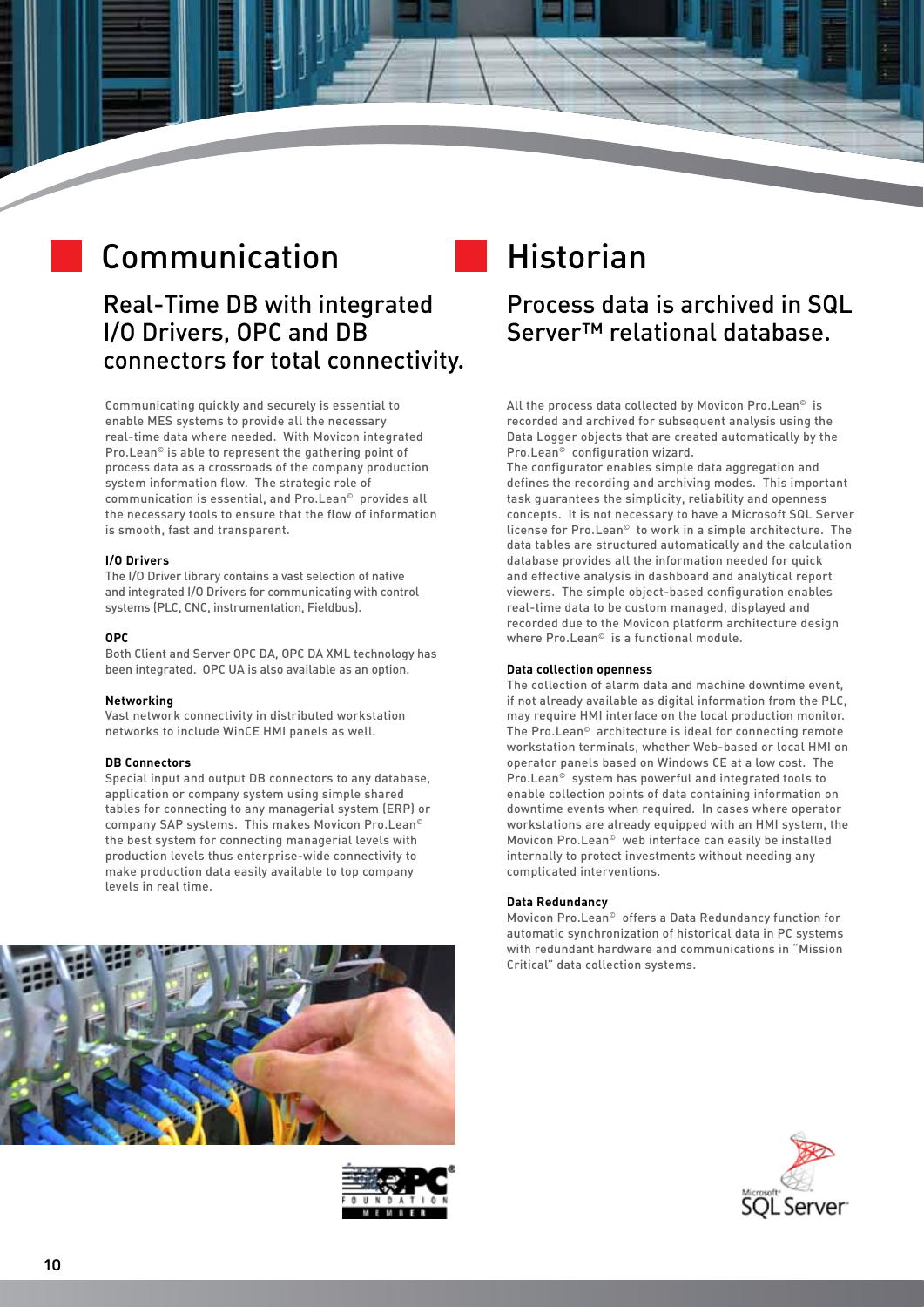

# Open and flexible architecture

# Pro.Lean© uses the consolidated Movicon architecture for communications and data collection

Thanks to Movicon Pro.Lean© users can insert MES system directly by connecting it to production lines without having to worry about which connection modalities to use. Pro. Lean© has a variety of integrated solutions to enable connectivity towards production process systems by means of using I/O drivers designed for connecting PLCs, CNCs, Remote I/O directly. In addition, there is the option to use OPC Client or Server connectivity towards HMI or production line pre-installed SCADA systems. This will enable data collection without incurring heavy investments and additional installations on the production side. Data is aggregated and stored on Ms SQL Server Relational DB tables. The OEE and KPI performance indicators can be displayed locally or by remote control made possible by the Movicon Pro.Lean© web architecture. This system enables full bidirectional connectivity with ERP or SAP systems for total information flow control throughout the shop floor through to the director's office for complete enterprise-wide top to bottom coverage.



*An extremely simple, cost efficient solution with the use of consolidated technology and all the components required for:*

- *1. Field communication*
- *2. Historian and Data Collection*
- *3. Real-time Dashboard*
- *4. Analytical OEE and Downtime Reports*
- *5. Operator terminal downtime event entries*
- *6. Web accessibility from tablet and smart phone*

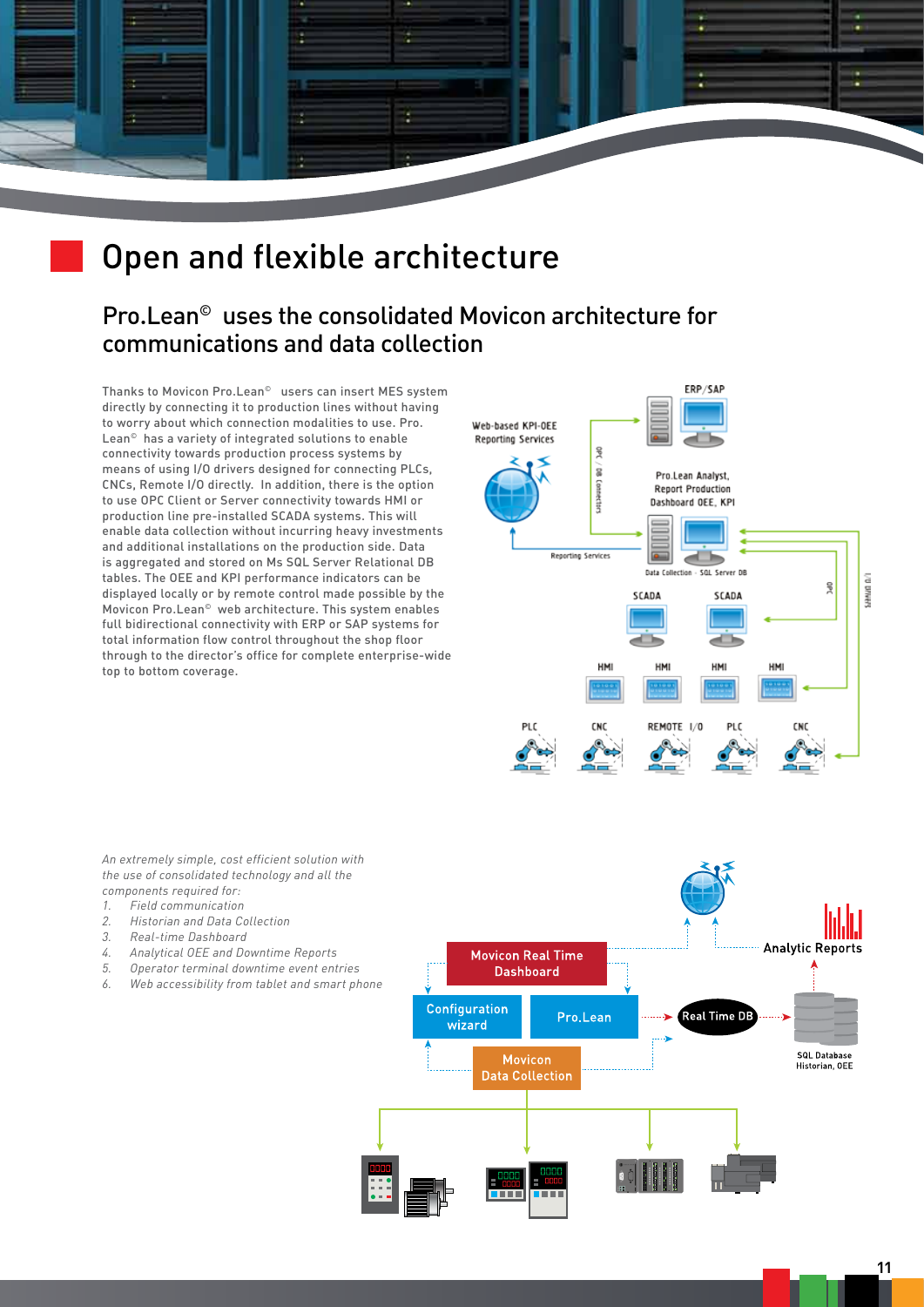# Application Examples

# Pro.Lean<sup>®</sup> can be applied anywhere in any production process and existing automation infrastructures with minimum investment.

Pro.Lean© is a "standard" solution that can be used in all production data and analysis applications. It can be applied as an onboard machine module or as a production line supervisory module combined with the Movicon SCADA/ HMI supervision projects, or in independent or stand-alone architectures applied in already existing systems. Pro.Lean© can connect to existing PLCs or SCADA/HMI by collecting production information in its databases. Existing PCs can be used by the local machine operator to track downtime event entries by using a simple web browser (without modifying the local application) if the

PC is connected to a network or simple operator panels that are connectable to Pro.Lean© . Pro.Lean© also offers a solution for those without a main Supervisor, whereby display screens can be integrated to manage all production line information. This has all been designed with the best technology available for collecting, managing and analyzing production data along with the purpose to keep investments reduced to a minimum without having to modify existing situations unless absolutely required.

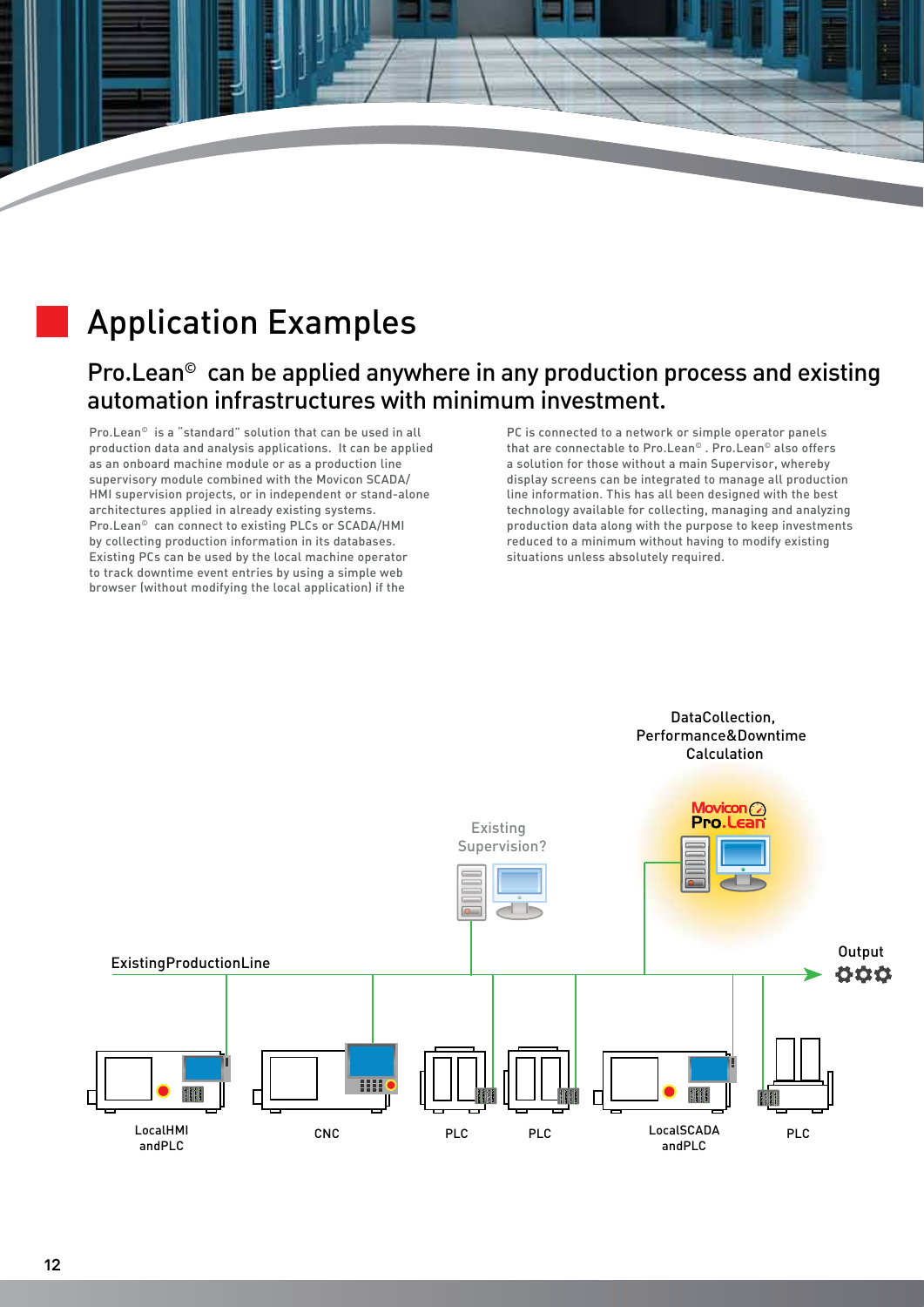

# Technical support and services are our added value

# Openness, Integration, Customization, Support. Progea satisfies every need.

Along with its network of Partners, Solution Providers and System Integrators, Progea provides clients all the support and services necessary to achieve project success. Setting up the project and tailoring it to specifications of each company requires skill and expert know-how and plays a crucial role in guaranteeing success of the entire project. Progea is highly qualified in providing client assistance by analyzing their specific needs, putting them into the right context and implementing until fully validated and working to client satisfaction. The OEE (for a machine, production line or entire factory) only indicates the level of production system performance that alone cannot be used to improve productivity. It must be combined with the cooperation of all enterprise-wide level personnel, from shop floor to managerial offices, working together to eliminate the causes indicated by the OEE. This practice enables success and a secure future for your company.





Progea has been producing industrial automation software platforms since 1990, with a consistent focus on quality and innovation. Progea's top priority is quality: the company is ISO 9001:2008 certified and their software products undergo strict testing with certification based on the required standards. Their services are provided by a motivated and highly professional team, fully focused on specific client needs and providing client satisfaction proven by numerous partner references that include Phoenix Contact, ABB, Panasonic, Asem, Vipa, Suetron and many more.

13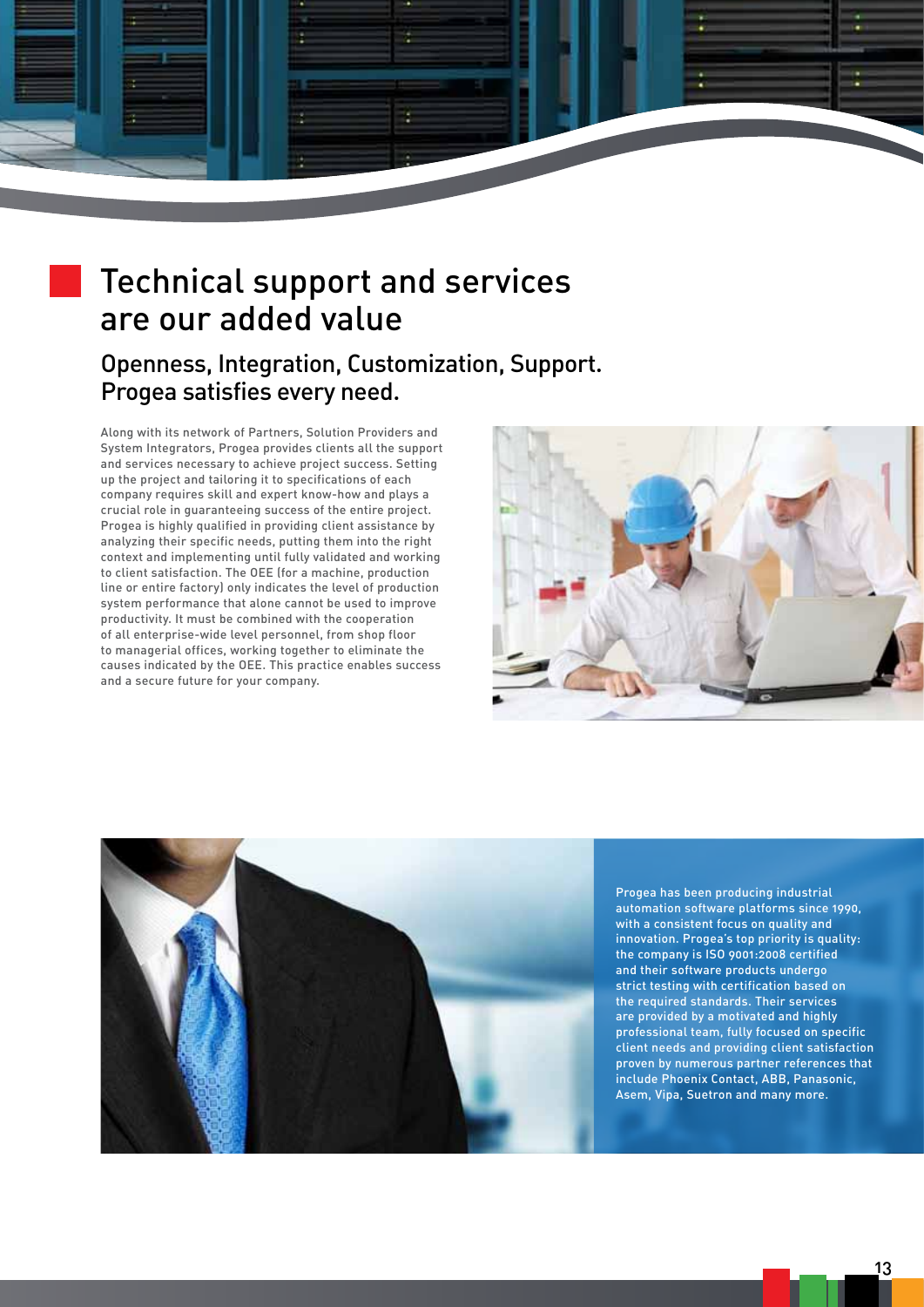# Movicon 2

# The Key Features

**Openness.** Pro.Lean© is a Movicon functional model with Server and XML-based architecture.

Security. Pro.Lean<sup>®</sup> guarantees maximum data security based on SQL Server with redundancy management.

Standards. Pro.Lean<sup>®</sup> is completely based on standard technology to safeguard the investment.

**Performances.** Pro.Lean© ensures real-time management of information with the capacity to handle data collection with a frequency up to 10 Ms.

**Powerful Data Logging.** Collected data can be recorded using the Data Logger objects to record on SQL Server archive tables with automatic data recycling.

**Connectivity.** Pro.Lean© integrates a library containing a vast selection of communication drivers for connecting to all types of automation devices (Modbus, Siemens, Schneider, Rockwell, Omron, Saia, Mitsubishi, Profibus, Profinet, Ethernet/IP and many others). The drivers include functions for automatically importing tags, remote connectivity via modem, the multi-station concept for point-to-point protocols. In addition to the driver library Pro.Lean© offers full connectivity via OPC with OPC DA, OPC UA, OPC XML DA technology as both Client and Server.

**Configuration Wizard.** Pro.Lean© is a Movicon functional module equipped with a configuration wizard to enable easy field variable selection and the automatic creation of data acquisition databases. Real-time Dashboards, calculation databases and analysis reports are created with a few simple step-by-step procedures.

**Ready-to-Use and Customizable Reports.** Pro.Lean© is already equipped with performance and Downtime Analysis Reports based on the SQL Server Reporting Service. In addition, this solution also offers the use of the Movicon Report Designer or Crystal Report tool for greater integration and customization.

**Web-Enabled Architecture.** Pro.Lean© offers web-based OEE dashboards, HMI interface and Reports. Data can be access on the Server by using Internet browsers. Performance and security ensures reductions in costs and maintenance.

### **Open and Customizable KPI Analysis Modules.**

The KPI analysis proposes simple and effective solutions for obtaining straightforward, quick and open OEE and Downtime indexes. Reports, Tables and graphs enable a thorough analysis of the production process with the option to print and export the data displayed. All the data is managed in customizable architecture.

**Integrated Connectivity with Movicon.** In addition to interfacing with any supervisory system, Pro.Lean<sup>®</sup> also offers the advantage of using network connectivity with the Movicon SCADA systems and with WinCE HMI panels based on Movicon CE.

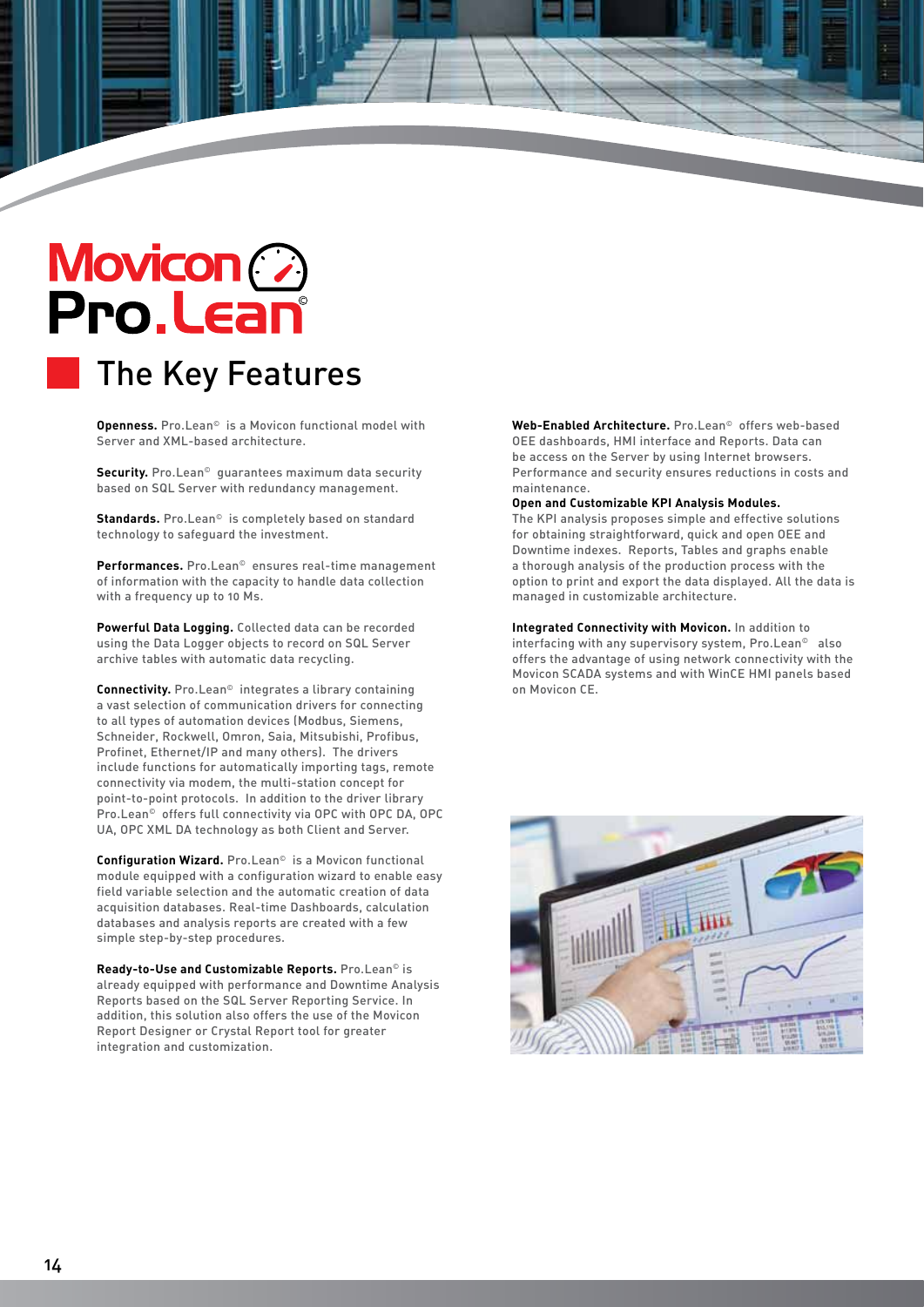

# Immediate return on a small investment by increasing performance and reducing loss in any sector of manufacturing